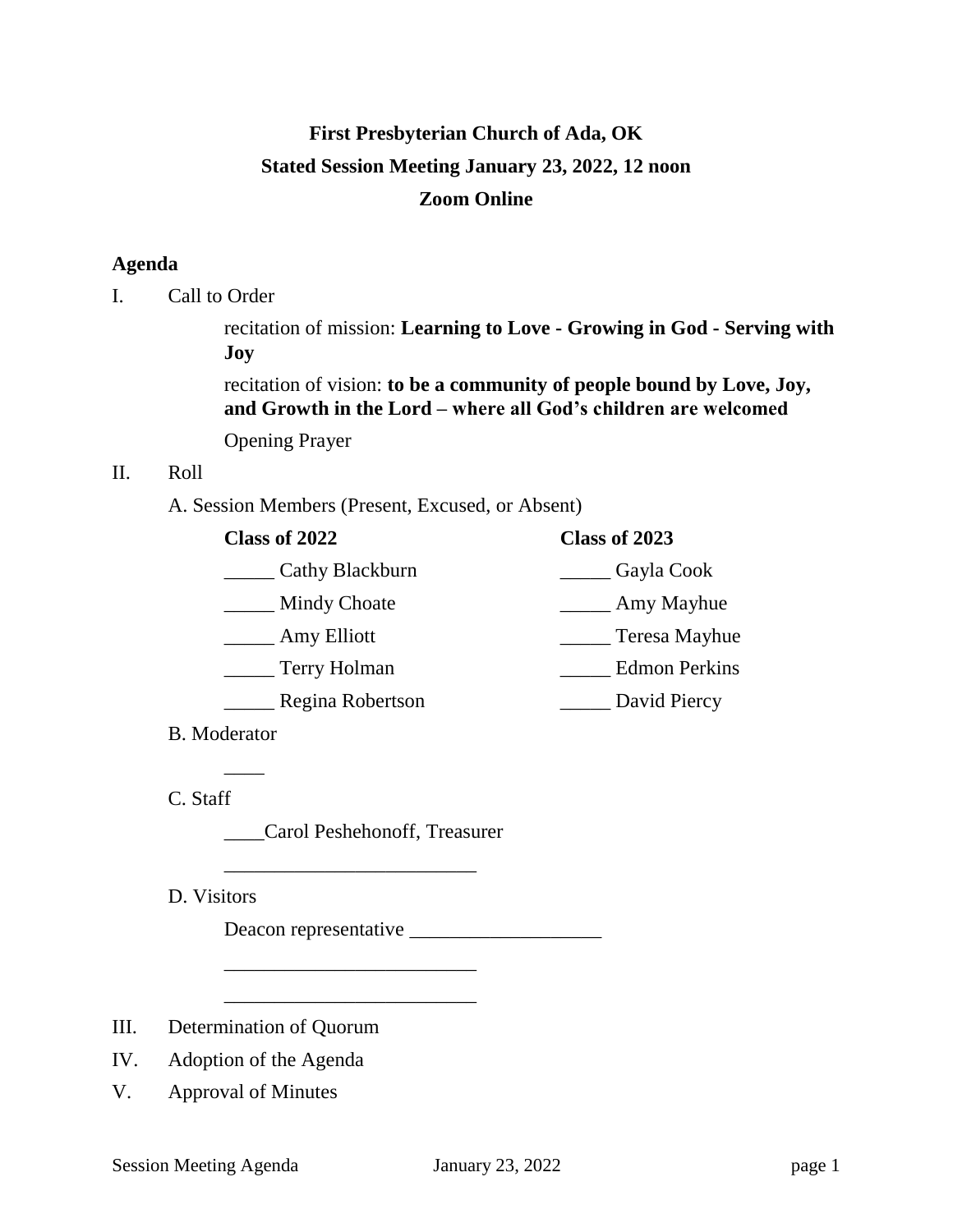*Stated Session Meeting December 12, 2021 (attached)*

VI. From the Treasurer

*December, end of year financial reports (attached)*

VII. From the Clerk of Session

VIII. Examination of Session-Members Elect Justin Isaacs, Tami Thompson, Mindy Choate, and Amy Elliott

## *G-2.0402 Preparation for Ministry as a Ruling Elder or Deacon*

When persons have been elected to the ordered ministry of ruling elder or deacon, the session shall provide a period of study and preparation, after which the session shall examine them as to their personal faith; knowledge of the doctrine, government, and discipline contained in the Constitution of the church; and the duties of the ministry. The session shall also confer with them as to their willingness to undertake the ministry appropriate to the order. If the examination is approved, the session shall appoint a day for the service of ordination and installation.

IX. The Ministries by Committee, Etc.

COVID-19 Task Force

Christian Education

Congregational Life and Membership

*Notes from the January meeting, attached*

Deacons

Finance

Media Relations

Mission and Evangelism

Nominating

Personnel and Administration

Property

Steering

Worship

- X. Continuing business
	- 1. Current status of no in-person events. Any change? When?

2. Scouting Unit 4 Update – Kurt Jackson, Charter Organization Representative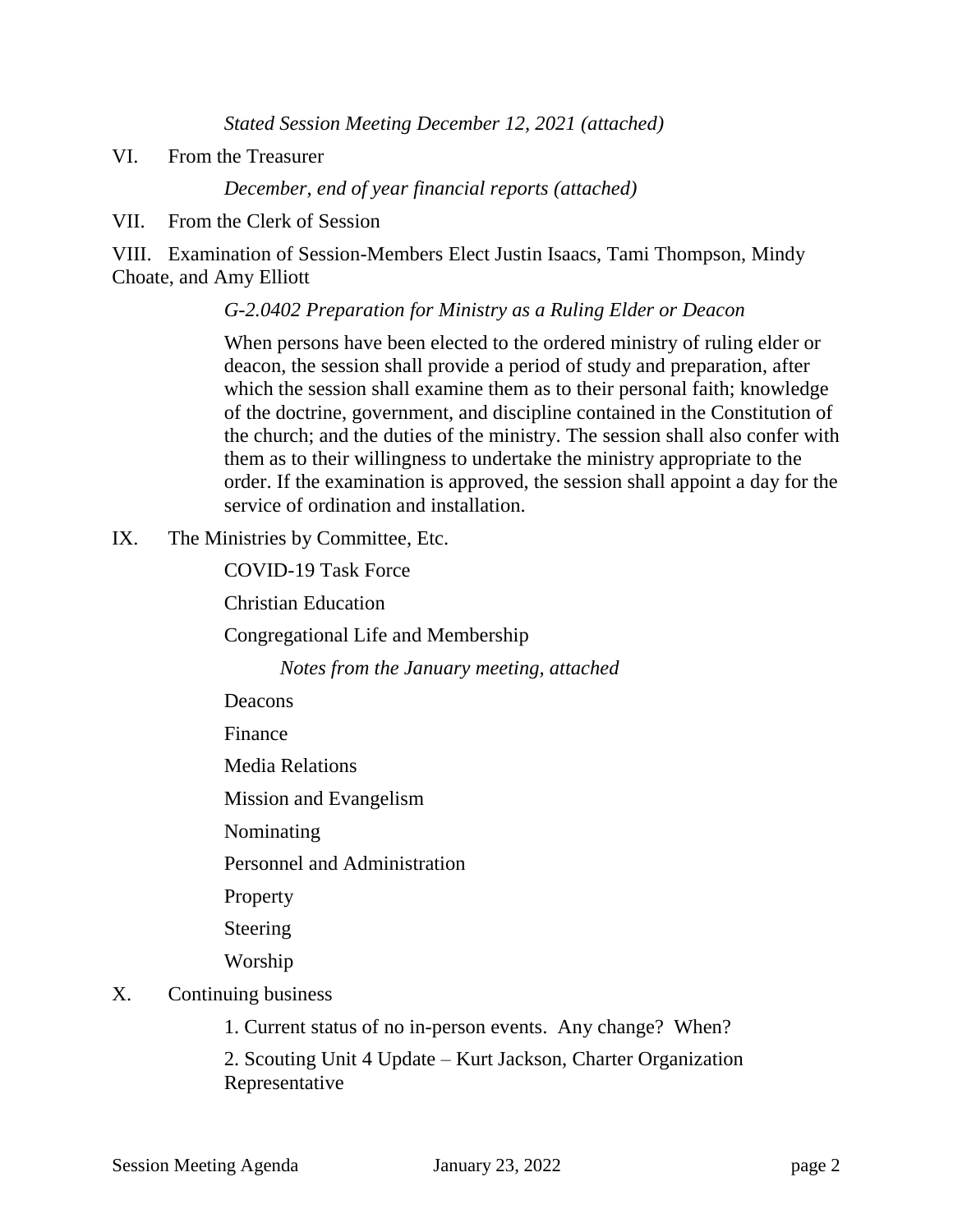## *Scout Sunday tentatively scheduled for February 6th*

- XI. New Business
	- 1. Any adjustments to the draft *Annual Report 2021* (attached)?
	- 2. Call the annual congregational meeting
	- 3. Approval of 2021 General Assembly church statistical report (attached)
	- 4. Wedding (building usage) request: Baker/Hardage (attached)
	- 5. Thank you notes:
	- $6.$
	- 7. \_\_\_\_
- XII. Upcoming Key Dates (January and February calendars, attached)

Elder of the month for February: Teresa Mayhue

Scott on study leave: February  $7<sup>th</sup>$ -13<sup>th</sup> or February 14<sup>th</sup>-20<sup>th</sup> (depending on date of annual congregational meeting/ordinations and installations)

Next session meeting: February 27<sup>th</sup>

XIII. On the Annual Planning Calendar

### **January**

Third new session member orientation meeting

Notes provided for the *Annual Report*

Stated Session meeting usually on the 3rd Sunday

Last session meeting with elders completing terms on the session

Examination of session members-elect

Finance Committee presents next-year budget for session approval (if not done in December)

Nominating Committee provides report to session of adjustments to the Nominating Committee membership (for action by congregation in Annual Congregational Meeting), and members willing to be commissioned as Deacon

Approve Annual Statistical Report for the General Assembly

Session action on pastor's terms of call (any changes must be an item in congregational meeting)

### **February**

First Sunday: Ordinations and Installations of Elders, Commissionings or Ordinations and Installations of Deacons

First Sunday: Annual Congregational Meeting

Receive Annual Report, with discussion